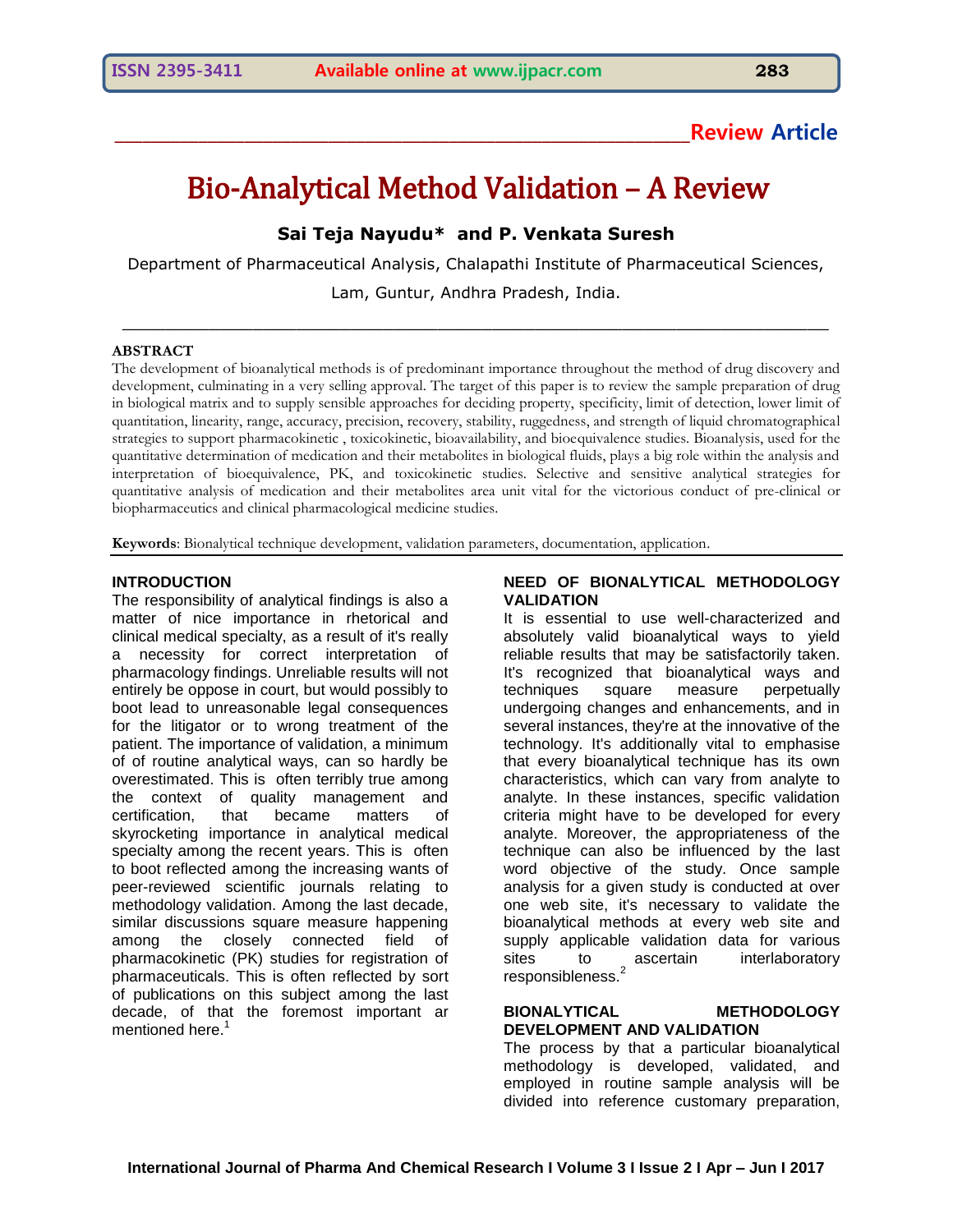bioanalytical methodology development and institution of assay procedure and application of valid bioanalytical methodology to routine drug analysis and acceptance criteria for the analytical run and/or batch.

## **VARIOUS PUBLICATIONS ON BIO-ANALYTICAL METHOD VALIDATION**

A review on validation of bioanalytical ways in which was written by Karnes et al. in 1991 that was supposed to end up steering for bioanalytical chemists.Within the following years, this report was extremely used as steering by bioanalysts. Despite the particular truth, however, that some principle queries had been answered throughout this conference, no specific recommendations on wise problems like experimental styles or science analysis had been created. In 1994, Hartmann et al. analyzed the Conference Report acting science experiments on the established acceptance criteria for accuracy and truth.

Requirements for Registration of pharmaceuticals for Human Use (ICH) were approved by the restrictive agencies of the eu Union, the North yankee nation of America and Japan. Despite the particular proven fact that these were targeted on analytical ways in which for pharmaceutical merchandise instead of bioanalysis, they still contain useful steering on some principal queries and definitions within the arena of analytical methodology validation. the primary document, approved in 1994, targeted on the theoretical background and definitions, and to boot the other, approved in 1996, targeted on methodology and wise problems.

#### **TERMINOLOGY Validation**

It is accepted that within the course of a typical drug development program, a defined bioanalytical methodology will endure many modifications. These organic process changes [e.g. addition of a substance, lowering of the lower limit of quantification (LLOQ)] want fully completely different levels of validation to demonstrate continuity of the validity of Associate in Nursing assay's performance. Three fully completely different levels/types of methodology validations, full validation, partial validation, and cross-validation, unit of measurement made public and characterized as follows.

## **Full validation**

Establishment of all validation parameters to use to sample analysis for the bioanalytical methodology for each analyte. $3$  Full validation is important once developing and implementing a bioanalytical methodology for the first time for a fresh drug entity. If metabolites unit of measurement additional to Associate in Nursing existing assay for quantification, then full validation of the revised assay is important for all analytes measured.<sup>4</sup>

## **Partial validation**

Modification of valid bioanalytical methods that do not basically entail full revalidation.Partial validations unit of measurement modifications of valid bioanalytical methods that do not basically want full revalidations.<sup>5</sup> Partial validation will vary from as very little reciprocally assay accuracy and exactness determination to a "nearly" full validation. Typical bioanalytical methodology changes that be this class embrace, however don't seem to be restricted to, bioanalytical methodology transfers between laboratories or analysts, instrument and/or computer code platform changes, modification in species among matrix (e.g., rat plasma to mouse plasma), changes in matrix among a species (e.g., human plasma -to human urine), modification in analytical methodology (e.g., modification in detection systems), and alter in sample process procedures.

## **Cross-validation**

Cross-validation could be a comparison of 2 bioanalytical methods. Cross-validations are necessary once 2 or additional bioanalytical ways are won't to generate information among a similar study. For instance, an artless valid bioanalytical methodology is the "reference" and therefore the revised bioanalytical methodology is that the "comparator." The comparisons ought to be done each ways in which cross-validation with spiked matrix and subject samples ought to be conducted at every website or laboratory to ascertain interlaboratory reliableness once sample analyses among one study are conducted at over one site, or over one laboratory, and may be thought-about once information generated victimisation completely different analytical techniques [e.g., LC-MS (Liquid activity mass spectroscopy) vs. enzymelinked immunosorbent assay (ELISA)] in numerous studies are enclosed in an exceedingly regulative submission.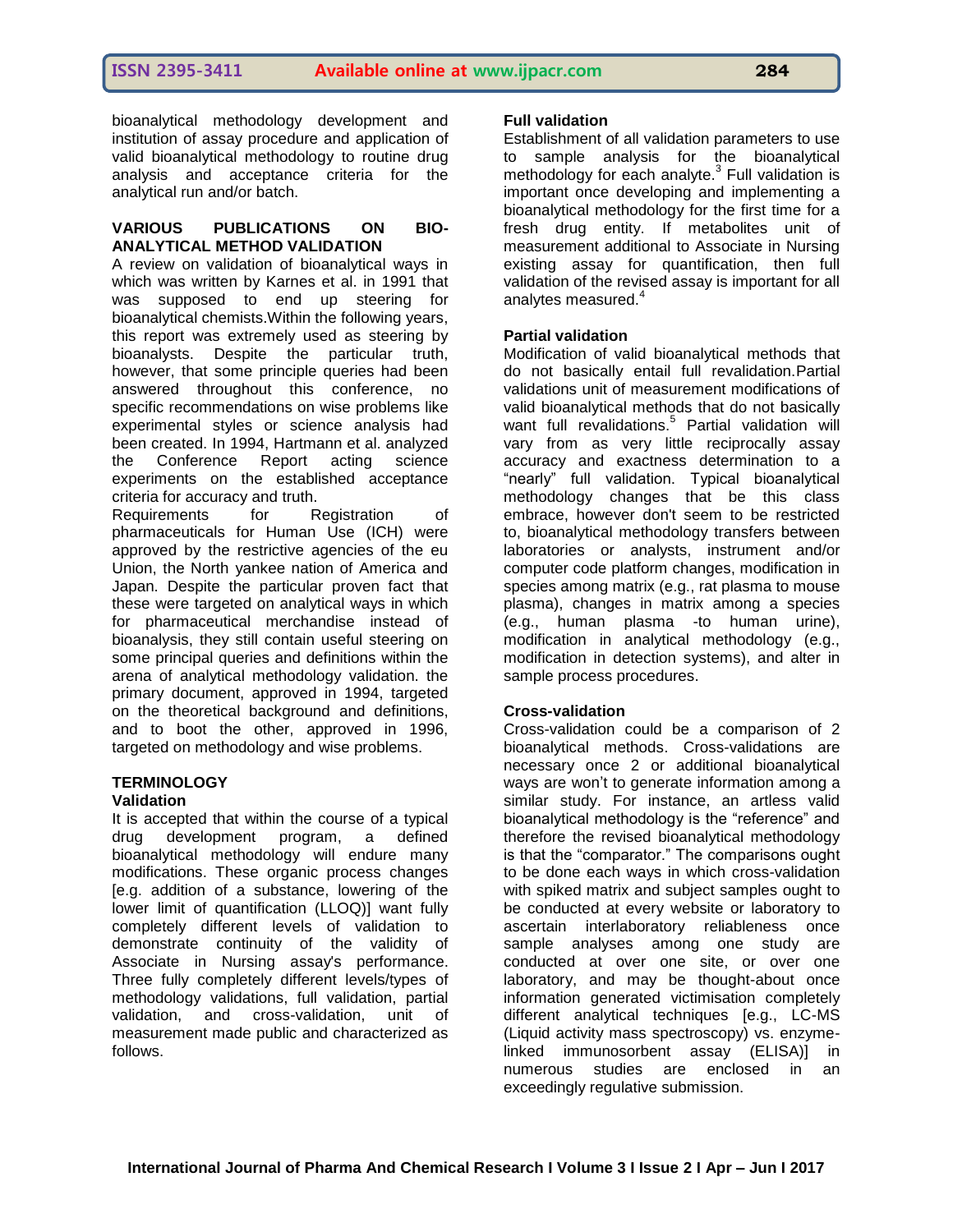## **Biological matrix**

A separate material of biological origin which is able to be sampled Associate in Nursingd processed in an passing duplicatable manner. Examples unit blood, serum, plasma, urine, feces, saliva, sputum, and varied separate tissues.

## **Linearity**

Linearity assesses the ability of the method to obtain test results that are directly proportional to the concentration of the analyte in the sample. The linear range of the method must be determined regardless of the phase of drug development.

#### **ICH tips advocate the next concentration ranges be evaluated throughout methodology validation:**

US government agency tips for bioanalytical methodology validation:

**Assay:** 80–120% of the product concentration. This vary ought to bracket that of the accuracy study, however. If accuracy samples unit of measurement to be prepared at eighty, 100, and 100 and twentieth of nominal, then the linearity vary need to be enlarged to a minimum of 75– 125%.

**Content uniformity method**: 70–130% of the sample concentration, unless a wider, extra acceptable, vary is even supported the character of the dose kind (e.g., metered dose inhalers).

**Dissolution method:** This desires  $\pm 20\%$  of the specified vary. In cases where dissolution profiles unit of measurement required, the vary for the linearity analysis need to begin below the everyday amount recovered at the initial pull purpose to at least one hundred and twentieth of total drug content.

**Impurity method:** News level to at least one hundred and twentieth of the specification.

**Impurity and assay methodology combined**: A hundred p.c level traditional is used for quantification; news level of impurity to at least one hundred and twentieth of assay specification.

The linearity solutions unit of measurement prepared by acting serial dilutions of 1 stock solution; instead, each linearity answer is additionally singly weighed. The following active response for each linearity answer is calculated

against the corresponding theoretical concentration. The linearity plot need to be visually evaluated for any indications of a nonlinear relationship between concentration and response. A mathes analysis of the curve need to even be performed, evaluating the following correlation, Y intercept, slope of the curve, and residual total of squares. A plot of the residual values versus theoretical concentrations could to boot be helpful for evaluating the association between concentration and response.

## **Selectivity (Specificity)**

The power of the bioanalytical technique to live and differentiate the analytes within the presence of elements which will be expected to be gift. These might embody metabolites, impurities, degradants, or matrix elements.

For every a part of development, the analytical technique ought to demonstrate specificity. The plan of action ought to have the ability to unambiguously assess the analyte of interest whereas among the presence of all expected parts, which might carries with it degradants, excipients/sample matrix, and sample blank peaks. The sample blank peaks is additionally attributed to things like reagents or filters used throughout the sample preparation.<sup>6</sup>

The forced degradation studies got to carries with it exposing the API and finished product to acid, base, peroxide, heat, and light-weight conditions, until adequate degradation of the active has been achieved. an acceptable vary of degradation is additionally 10–30% but might vary supported the active being degraded. If placebo material is out there, it got to be stressed beneath a similar conditions and for a similar amount as a result of the API or finished product. The degraded placebo samples got to be evaluated to substantiate that any generated degradants area unit resolved from the analyte peaks of interest.<sup>7</sup>

## **Calibration model**

The choice of associate acceptable standardization model is very important for reliable quantification. Therefore, the link between the concentration of analyte among the sample and conjointly the corresponding detector response ought to be investigated. This might be done by analyzing spiked standardization samples and plotting the following responses versus the corresponding concentrations. The following traditional curves can then be extra evaluated by graphical or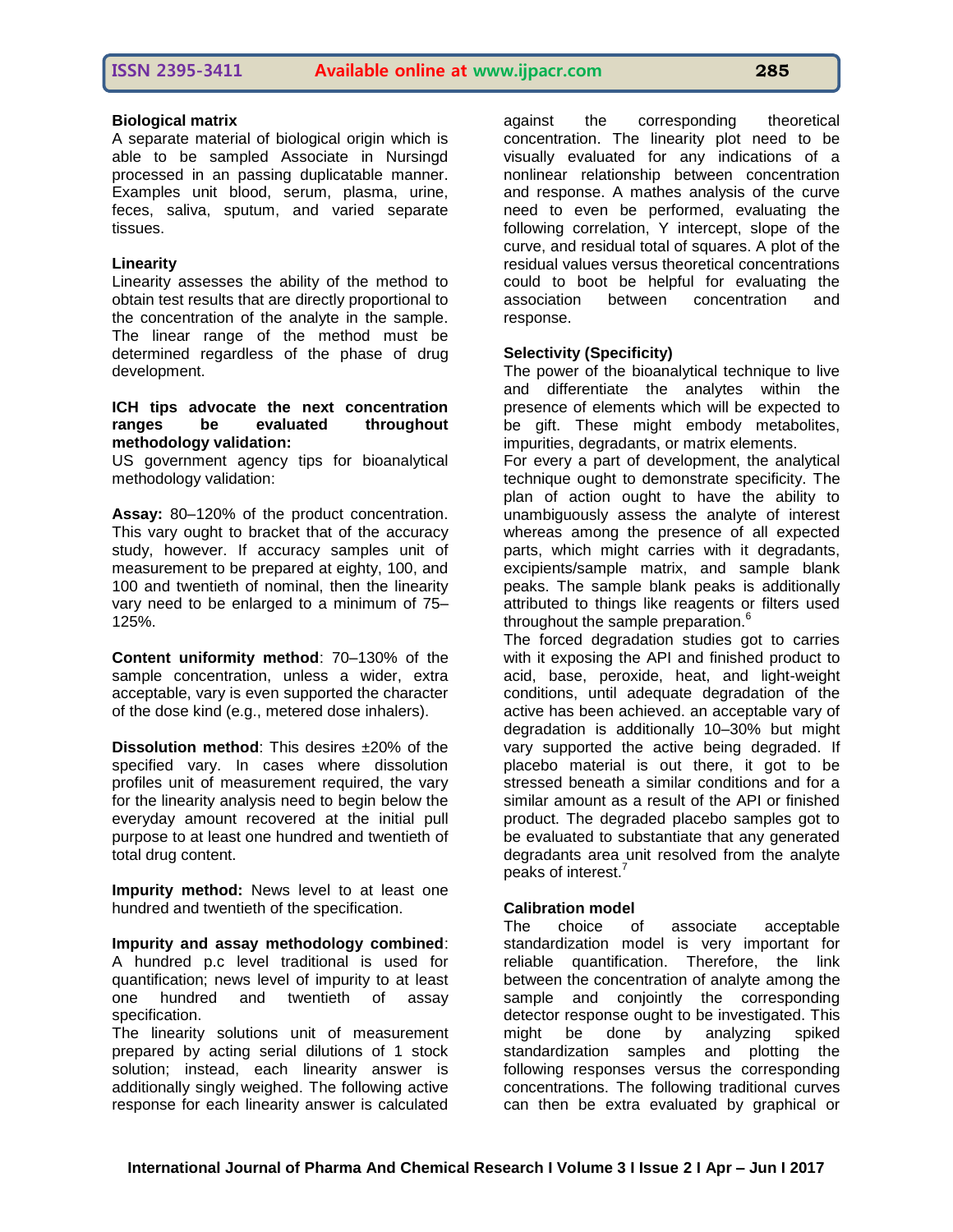mathematical ways in which, the latter put together allowing maths analysis of the response functions. Whereas there is a general agreement that standardization samples got to be prepared in blank matrix that their concentrations ought to cowl the entire standardization vary, recommendations on what variety concentration levels got to be studied with what variety replicates per concentration level dissent significantly. Among the Conference Report II, "a snug vary of standards to stipulate adequately the link between concentration and response" was demanded. What's a lot of, it had been specific that a minimum of five to eight concentration levels got to be studied for linear relationships and it ought to be plenty of for nonlinear relationships.

Accuracy ought to be performed at a minimum of 3 concentration levels. For drug substance, accuracy will be inferred from generating acceptable results for exactitude, linearity, and specificity. For assay ways, the spiked placebo samples ought to be ready in triplicate at eighty, 100, and 120%. If placebo isn't on the market and can't be developed within the laboratory, the load of drug product is also varied within the sample preparation step of the analytical technique to arrange samples at the 3 levels listed higher than. during this case, the accuracy study will be combined with technique exactitude, wherever six sample preparations square measure ready at the 100 percent level, whereas each the eighty and a hundred and twentieth levels square measure ready in triplicate. For impurity/related substances ways, it's ideal if commonplace material is accessible for the individual impurities. These impurities square measure spiked directly into sample matrix at notable concentrations, bracketing the specification level for every impurity. This approach may be applied to accuracy studies for residual solvent ways wherever the precise residual solvents of interest square measure spiked into the merchandise matrix.<sup>8</sup>

## **Bias**

According to ISO, bias is that the distinction between the expectation of check results Associate in Nursingd an accepted reference worth. It's going to encompass over one systematic error part. Bias will be measured as a % deviation from the accepted reference worth. The term exactness expresses the deviation of the of an oversized series of measurements from the accepted reference value. It will be expressed in terms of bias. Thanks to the high

work of analyzing such giant series, exactness is typically not determined throughout technique validation, however rather from the results of a good range of internal control samples (QC samples) throughout routine application.<sup>9</sup>

## **Accuracy**

The degree of closeness of the determined price to the nominal or proverbial true price to a lower place prescribed conditions. this may be generally termed truth.<sup>10</sup>

## **Precision**

The closeness of agreement (degree of scatter) between a series of measurements obtained from multiple sampling of constant solid sample underneath the prescribed conditions.

For a activity technique, repeatability will be evaluated by playing a minimum of six replicate injections of one sample answer ready at the 100 percent check concentration.Alternatively, repeatability will be determined by evaluating the exactitude from a minimum of 9 determinations that comprehend the desired vary of the strategy.The 9 determinations could also be composed of triplicate determinations at every of 3 completely different concentration levels, one in every of which might represent the 100% take a look at concentration.

Typically, for assay strategies, the relative variance (RSD) between the 2 sets of information should be ≤2.0%, whereas the acceptance criteria for impurities relies on the amount of impurity and also the sensitivity of the tactic.<sup>11</sup>

## **Intermediate preciseness**

Intermediate preciseness expresses withinlaboratories variations: completely different days, completely different analysts, completely different equipments, etc. Intermediate preciseness is typically conjointly referred to as between-run, between-day, or inter-assay preciseness.

## **Reproducibility**

Reproducibility expresses the preciseness between laboratories (collaborative studies, sometimes applied to standardization of methodology). Duplicability solely must be studied, if a technique is meant to be employed in completely different laboratories. Sadly, some authors conjointly used the term duplicability for within-laboratory studies at the amount of intermediate preciseness. This could, however, be avoided so as to forestall confusion.<sup>12</sup> As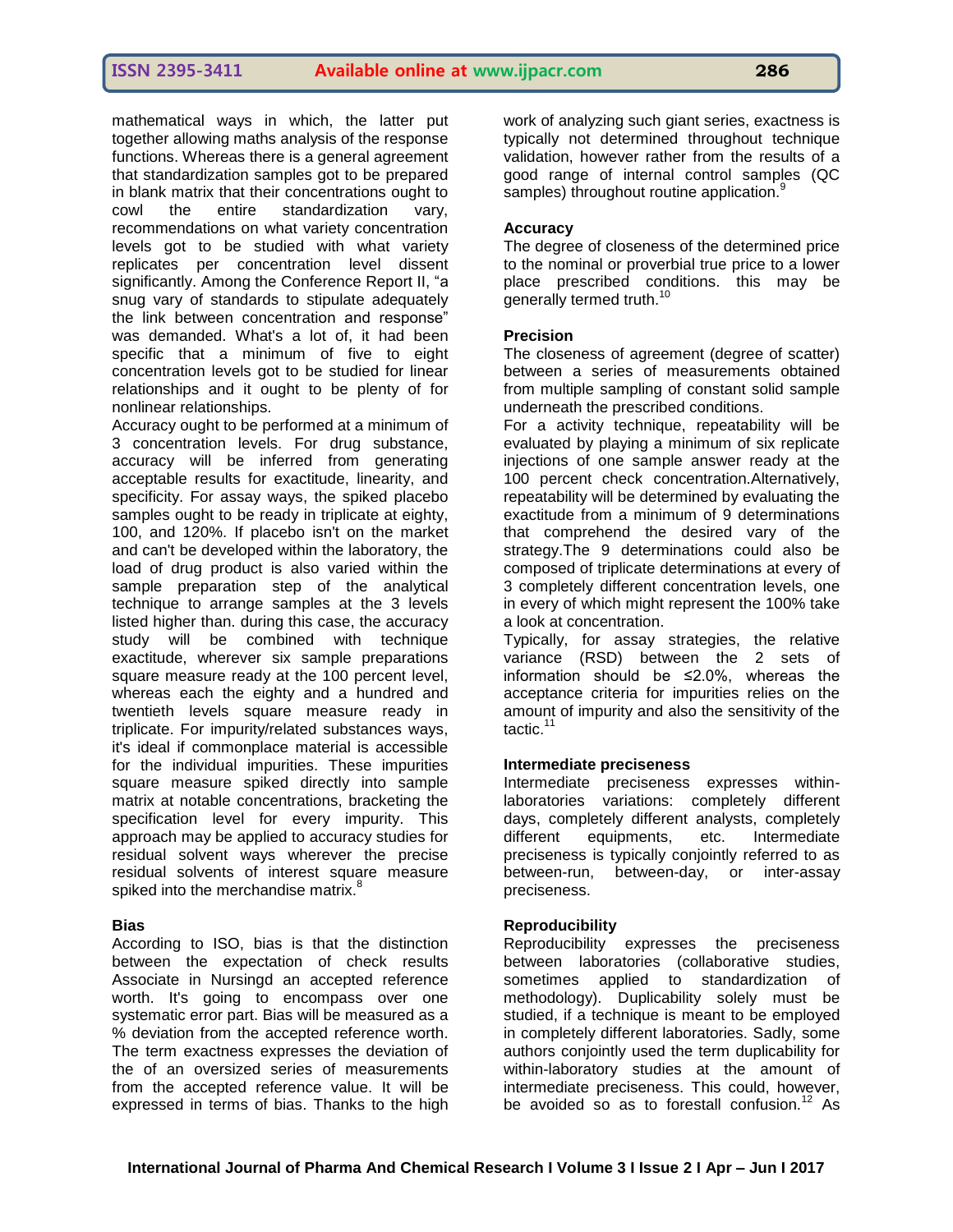already mentioned higher than, preciseness and bias may be calculable from the analysis of QC samples below given conditions. As each preciseness and bias will vary well over the standardization vary, it's necessary to judge these parameters a minimum of at 3 concentration levels (low, medium, high). Within the Conference Report II, it absolutely was more outlined that the low QC sample should be inside thrice LLOQ. The Journal of activity B demand is to check preciseness and bias at 2 concentration levels (low and high), whereas within the experimental style projected by Wieling et al., four concentration levels (LLOQ, low, medium, high) were studied.

Causon conjointly advised estimating preciseness at four concentration levels. Many authors have given acceptance limits for preciseness and/or accuracy (bias). The Conference Reports needed preciseness to be inside V-J Day RSD except at the LLOQ wherever two hundredth RSD is accepted. Bias is needed to be inside  $±15%$  of the accepted true worth, except at the LLOQ wherever ±20% is accepted. These needs are subject to criticism within the analysis of the Conference Report by Hartmann et al. They complete from applied math issues that it's not realistic to use identical acceptance criteria at completely different levels of preciseness (repeatability, duplicability) as RSD below reproducibility conditions is sometimes significantly larger than below repeatability conditions.

Again, the proposals on what number replicates at every concentration levels ought to be analyzed vary significantly.The Conference Reports and Journal of activity B tips needed a minimum of 5 replicates at every concentration level. However, one would assume that these needs apply to repeatability studies; a minimum of no specific recommendations square measure given for studies of intermediate preciseness or duplicability. Some additional sensible approaches to the current downside are represented by Wieling et al., Causon, and Hartmann et al. In their experimental style, Wieling et al. analyzed 3 replicates at every of 4 concentration levels on every of five days.Similar approaches were advised by Causon (six replicates at every of 4 concentrations on every of 4 occasions) and Hartmann et al. (two replicates at every concentration level on every of eight days). All 3 used unidirectional analysis of variance to estimate within-run preciseness (repeatability) and between-run preciseness (intermediate precision).

In the vogue projected by Hartmann et al., the degrees of freedom for each estimations ar most balanced, namely, eight for within-run preciseness and 7 for between-run preciseness. Within the info for authors of the Clinical Chemistry journal, associate experimental vogue with two replicates per run, two runs per day over twenty days for each concentration level is recommended. This allows estimation of not entirely within-run and between-run commonplace deviations but put together withinday, between-day, and total commonplace deviations, that area unit if truth be told all estimations of accuracy at entirely totally different levels. However, it's questionable if the additional information provided by this approach can justify the high work and costs, compared to the alternative experimental designs. Daily variations of the standardisation curve can influence bias estimation.Therefore, bias estimation have to be compelled to be supported data calculated from several standardisation curves. inside the experimental type of Wieling et al., the results for QC samples were calculated via daily standardisation curves. Therefore, the overall implies that from these results at the assorted concentration levels reliably replicate the common bias of the strategy at the corresponding concentration level. As another, as drawn inside an equivalent paper, the bias are going to be derived exploitation confidence limits around the calculated mean values at each concentration. If the calculated confidence interval includes the accepted true price, one can assume the strategy to be free of bias at a given level of maths significance. In our own thanks to check the importance of the calculated bias is to perform a t-test against the accepted true price.

#### **Limits**

## **Lower limit of quantification**

Rock bottom quantity of Associate in Nursing analyte during a sample which will be quantitatively determined with appropriate exactness and accuracy.The LLOQ is that rock bottom amount of associate analyte throughout a sample which can be quantitatively determined with acceptable accuracy and accuracy (bias). There area unit entirely totally different approaches to the determination of LLOQ.<sup>13</sup> LLOQ supported accuracy and accuracy (bias)

data: This is often possibly the foremost smart approach and defines the LLOQ as a result of rock bottom concentration of a sample which can still be quantified with acceptable accuracy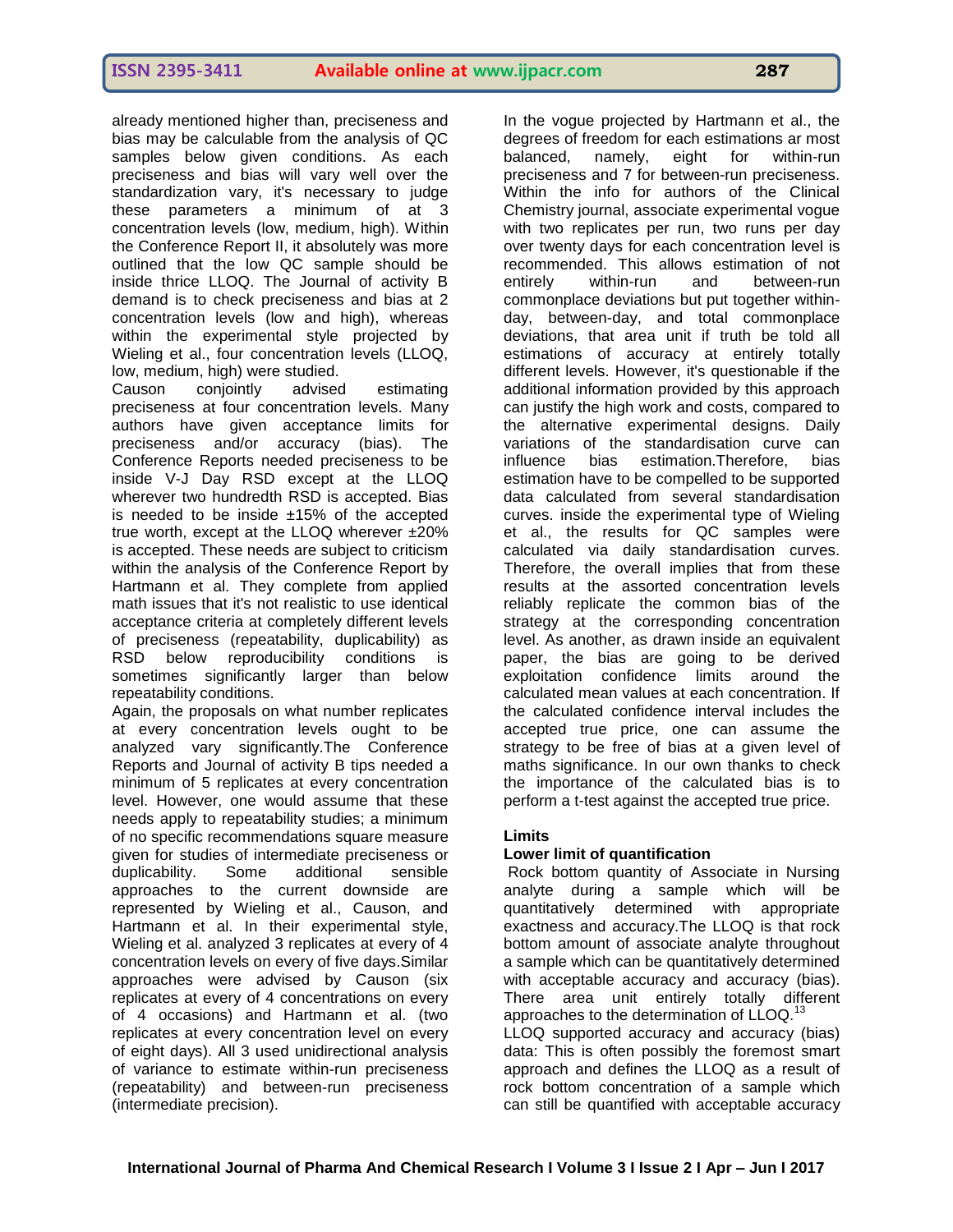and accuracy (bias). Inside the Conference Reports, the acceptance criteria for these two parameters at LLOQ area unit two hundredth RSD for accuracy and ±20% for bias. entirely Causon suggested V-day RSD for accuracy and ±15% for bias. It have to be compelled to be discovered, however, that these parameters ought to be determined exploitation associate LLOQ sample freelance from the standardisation curve. The advantage of this approach is that the indisputable fact that the estimation of LLOQ depends on constant quantification procedure used for real samples.<sup>14</sup>

## **LLOQ supported signal to noise relation (S/N**)

For LLOQ, S/N is usually required to be capable or larger than 10. The estimation of baseline noise are going to be quite powerful for bioanalytical ways in which, if matrix peaks wash close to the analyte peak.

#### **Upper limit of quantification**

The simplest amount of associate Associate in Nursingalyte in an passing sample which will be quantitatively determined with truth and accuracy.<sup>15</sup> The higher limit of quantification (ULOQ) is that the foremost analyte concentration of a sample which can be quantified with acceptable accuracy and accuracy (bias). In general, the ULOQ is identical with the concentration of the very best standardization normal.

## **Limit of detection**

Quantification below LLOQ is by definition not acceptable. Therefore, below this price a way will solely manufacture semi-quantitative or qualitative knowledge. However, it will still be necessary to understand the LOD of the tactic. consistent with ICH, it's rock bottom concentration of associate degree analyte in an exceedingly sample which may be detected however not essentially quantified as a particular price. consistent with Conference Report II, it's rock bottom concentration of associate degree analyte in an exceedingly sample that the bioanalytical procedure will faithfully differentiate from background.

#### **Stability**

The definition consistent with Conference Report II was as follows: The chemical stability of associate degree analyte in an exceedingly given matrix beneath specific conditions for given time intervals. Stability of the analyte

throughout the entire analytical procedure could be a necessity for reliable quantification. Therefore, full validation of a way should embrace stability experiments for the assorted stages of study, together with storage before analysis. $<sup>1</sup>$ </sup>

#### **Long-term stability**

The stability within the sample matrix ought to be established beneath storage conditions, that is, within the same vessels, at an equivalent temperature and over a amount a minimum of as long because the one expected for authentic samples.

#### **Freeze/thaw stability**

As samples square measure usually frozen and thawed, as associate degree example, for reanalyis, the soundness of analyte throughout many freeze/thaw cycles ought to even be evaluated. The Conference Reports need a minimum of 3 cycles at 2 concentrations in triplicate, that has additionally been accepted by alternative authors.

#### **In-process stability**

The stability of analyte beneath the conditions of sample preparation (e.g., close temperature over time required for sample preparation) is evaluated here. there is a general agreement that this kind of stability have to be compelled to be evaluated to hunt out out if preservatives have to be compelled to be further to prevent degradation of analyte throughout sample preparation.

#### **Processed sample stability**

Instability will occur not solely within the sample matrix however conjointly in ready samples. it's thus necessary to conjointly check the steadiness of associate analyte within the ready samples below conditions of study (e.g., autosampler conditions for the expected most time of associate analytical run). One ought to conjointly check the steadiness in ready samples below storage conditions, for instance, white goods, just in case ready samples need to be hold on before analysis.

#### **Recovery**

The extraction potency of Associate in Nursing analytical method, rumored as a share of the familiar quantity of Associate in Nursing analyte carried through the sample extraction and process steps of the strategy.<sup>17</sup> As already mentioned higher than, recovery isn't among the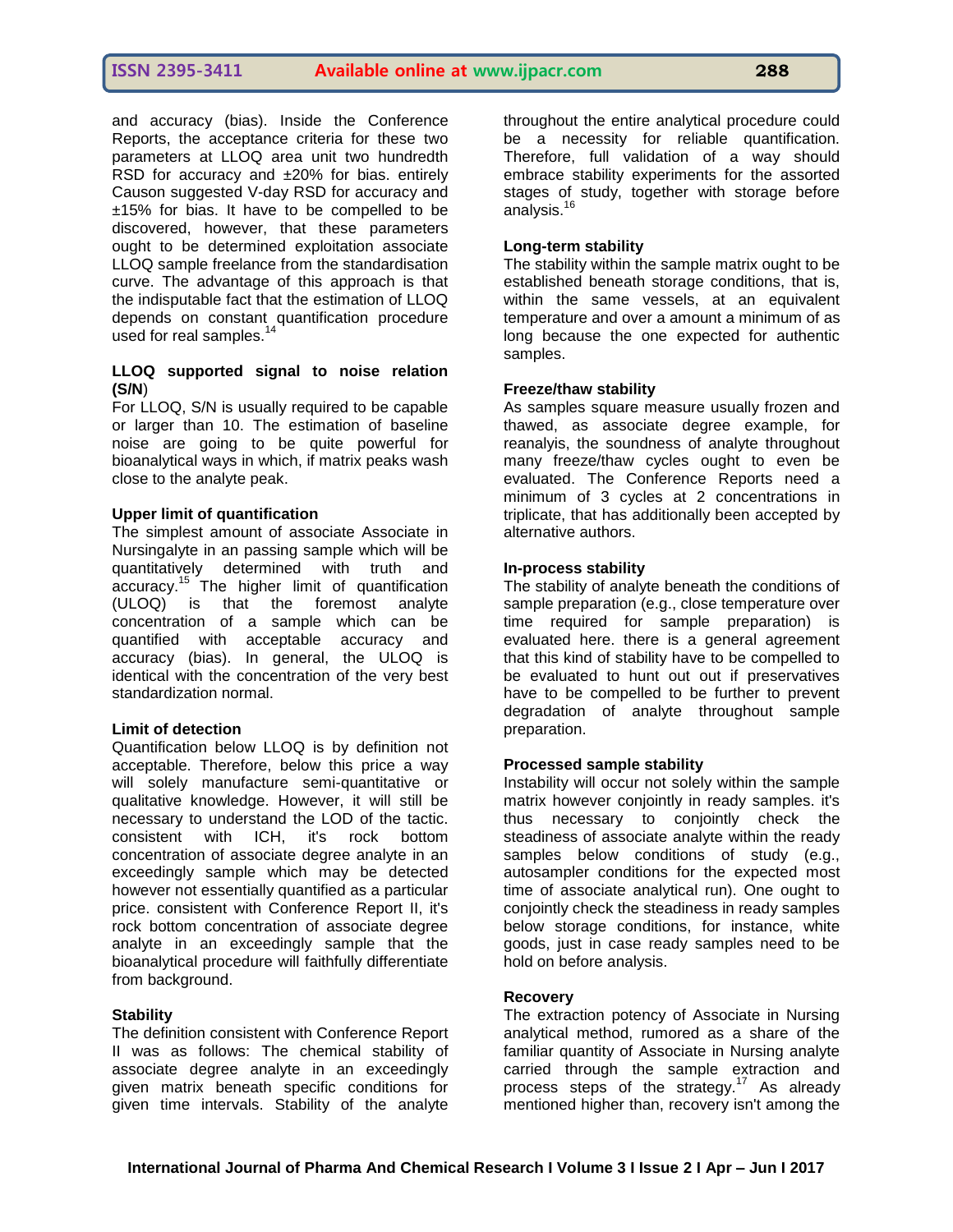validation parameters considered essential by the Conference Reports. Most authors agree that the worth for recovery isn't necessary as long because the knowledge for LLOQ, LOD, exactness and accuracy (bias) ar acceptable. It will be calculated by comparison of the analyte response when sample workup with the response of an answer containing the analyte at the theoretical most concentration. Therefore, absolute recoveries will sometimes not be determined if the sample workup includes a derivatization step, because the derivatives ar sometimes not on the market as reference substances. yet, the rules of the Journal of natural action B need the determination of the recovery for analyte and internal commonplace at high and low concentrations.<sup>18-19</sup>

## **Ruggedness (Robustness)**

Ruggedness may be a live for the condition of a way to tiny changes that may occur throughout routine analysis like tiny changes of hydrogen ion concentration values, mobile section composition, temperature, etc. Full validation should not essentially embrace toughness testing; it will, however, be terribly useful throughout the tactic development/prevalidation section, as issues that will occur throughout validation ar typically detected ahead. toughness ought to be tested if a way is meant to be transferred to a different laboratory.

## **SPECIFIC RECOMMENDATION FOR BIOANALYTICAL METHODOLOGY VALIDATION**

The matrix-based commonplace curve ought to encompass a minimum of six commonplace points, excluding blanks, victimisation single or replicate samples. the quality curve ought to cowl the complete vary of expected concentrations. commonplace curve workting is decided by applying the best model that adequately describes the concentration– response relationship victimisation acceptable weight and applied mathematics tests for goodness of fit. $^{20}$ 

LLOQ is that the lowest concentration of the quality curve which will be measured with acceptable accuracy and exactness. The LLOQ ought to be established victimisation a minimum of 5 samples freelance of standards and determinative the constant of variation (CV) and/or acceptable confidence interval. The LLOQ ought to function rock bottom concentration on the quality curve and will not be confused with the LOD and/or the low QC

sample. the best commonplace can outline the ULOQ of associate analytical methodology.

For validation of the bioanalytical methodology, accuracy and exactness ought to be determined employing a minimum of 5 determinations per concentration level (excluding blank samples). The price|mean|average|norm} ought to be at intervals V-day of the theoretical value, except at LLOQ, wherever it mustn't deviate by quite 2 hundredth. The exactness round the mean mustn't exceed V-day of the CV, apart from LLOQ, wherever it mustn't exceed 2 hundredth of the CV. different ways of assessing accuracy and exactness that meet these limits is also equally acceptable.<sup>2</sup>

The accuracy and exactness with that illustrious concentrations of analyte in biological matrix will be determined ought to be incontestible. this will be accomplished by analysis of replicate sets of analyte samples of illustrious concentration QC samples from identical biological matrix. At a minimum, 3 concentrations representing the complete vary of the quality curve ought to be studied: one at intervals 3x the LLOQ (low QC sample), one close to the middle (middle QC), and one close to the higher boundary of the quality curve (high QC).

Reported methodology validation knowledge and therefore the determination of accuracy and exactness ought to embrace all outliers; but, calculations of accuracy and exactness excluding values that ar statistically determined as outliers may also be reported .

The stability of the analyte in biological matrix at the supposed storage temperatures ought to be established. The influence of freeze–thaw cycles (a minimum of 3 cycles at 2 concentrations in triplicate) ought to be studied.

The stability of the analyte in matrix at close temperature ought to be evaluated over a period capable the standard sample preparation, sample handling, and analytical run times.

Reinjection dependableness ought to be evaluated to work out if associate analytical run may well be reanalyzed within the case of instrument failure.

## **DOCUMENTATION**

The validity of associate analytical methodology ought to be established and verified by laboratory studies and documentation of winning completion of such studies ought to be provided within the assay validation report. General and specific SOPs(standard in operation procedure) and smart record keeping ar a vital a part of a valid analytical methodology. {the knowledge|the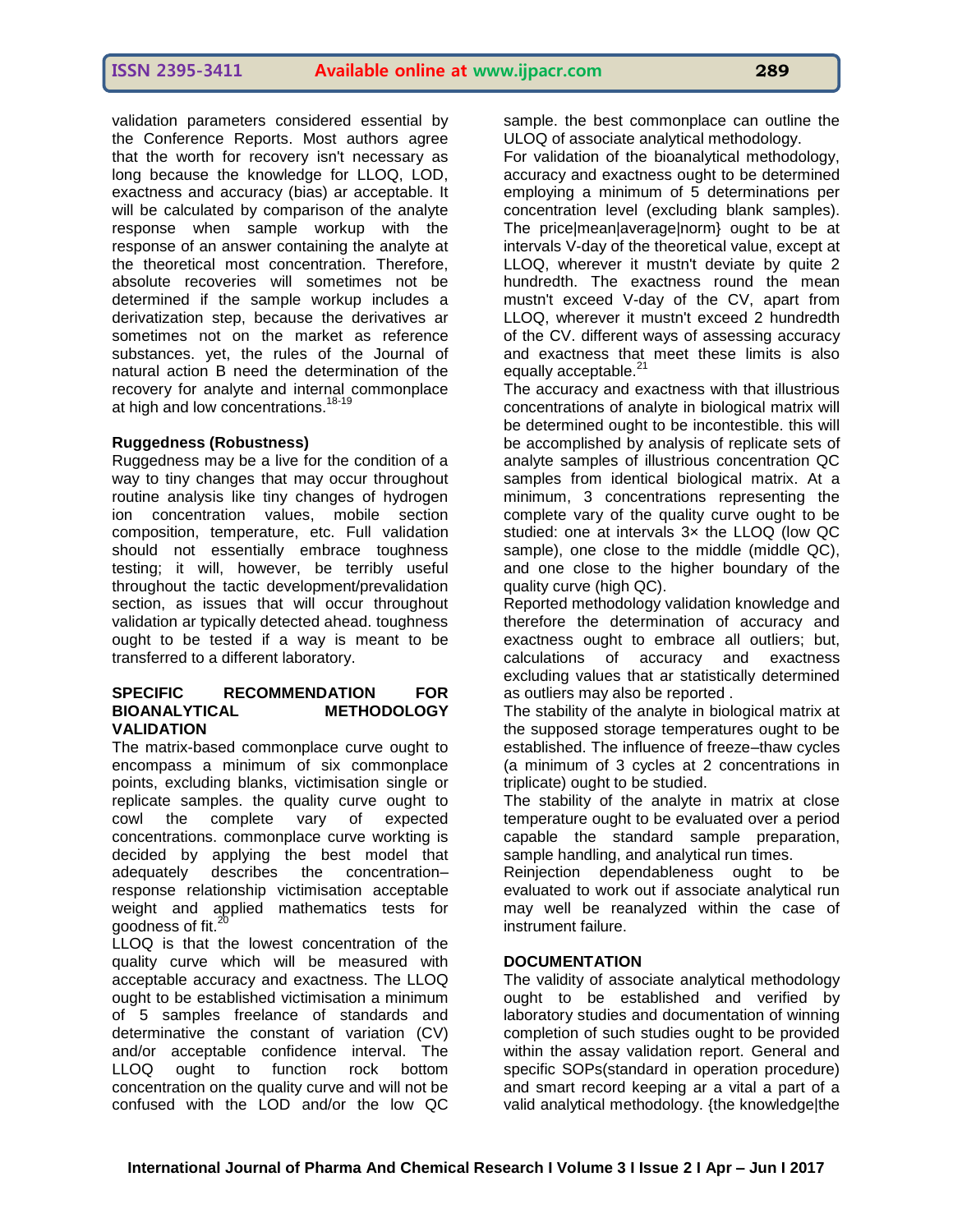info|the information} generated for bioanalytical methodology institution and therefore the QCs ought to be documented and on the market for data audit and review. Documentation for submission to the agency ought to embrace.<sup>22</sup>

## **Summary information**

Method development and institution, Bioanalytical reports of the applying of any ways to routine sample analysis and Other info applicable to methodology development and institution and/or to routine sample analysis.

Summary table of validation reports together with analytical technique validation, partial revalidation, and cross-validation reports. The table ought to be in temporal order and embody assay technique identification code, variety of assay, and therefore the reason for the new technique or extra validation (e.g., to lower the limit of quantitation).

Summary table with an inventory, by protocol, of assay strategies used. The protocol variety, protocol title, assay type, assay technique identification code, and bioanalytical report code ought to be provided.

A outline table permitting cross-referencing of multiple identification codes ought to be provided (e.g., once AN assay has totally different codes for the assay technique, validation reports, and bioanalytical reports, particularly once the sponsor and a contract laboratory assign totally different codes).<sup>23</sup>

## **Documentation of intra- and inter-assay exactitude and accuracy**

In NDA (new drug approval) submissions, data concerning cross-validation study information, if applicable.Documentation of the applying of valid bioanalytical strategies to routine drug analysis ought to embody the subsequent.Evidence of purity and identity of drug standards, matter standards, and internal standards used throughout routine analyses.

Summary tables containing data on sample process and storage: Tables ought to embody sample identification, assortment dates, storage before cargo, data on cargo batch, and storage before analysis. data ought to embody dates, times, sample condition, and any deviation from protocols.

Summary tables of analytical runs of clinical or diagnosis samples: data ought to embody assay run identification, date and time of research, assay technique, analysts, begin and stop times, duration, important instrumentation and material changes, and any potential problems or deviation from the established technique.<sup>24</sup>

## **Equations used for back-calculation of results**

Tables of standardisation curve information utilized in analyzing samples and standardisation curve outline information.

Summary data on intra- and inter-assay values of QC samples and information on intra- and inter-assay accuracy and exactitude from standardisation curves and QC samples used for acceptive the analytical run. QC graphs and trend analyses additionally to information and outline statistics area unit inspired.

Data tables from analytical runs of clinical or diagnosis samples: Tables ought to embody assay run identification, sample identification, information and back-calculated results, integration codes, and/or alternative reportage codes.

Complete serial chromatograms from five to twenty of subjects, with standards and QC samples from those analytical runs: For crucial bioequivalence studies for promoting, chromatograms from 2 hundredth of serially selected subjects ought to be enclosed. In alternative studies, chromatograms from fivehitter of at random selected subjects in every study ought to be enclosed. Subjects whose chromatograms area unit to be submitted ought to be outlined before the analysis of any clinical samples.<sup>25</sup>

**Documentation for repeat analyses**: Documentation ought to embody the initial and repeat analysis results, the reportable result, assay run identification, the explanation for the repeat analysis, the requestor of the repeat analysis, and therefore the manager authorizing reanalysis. Repeat analysis of a clinical or diagnosis sample ought to be performed solely underneath a predefined SOP.

**Documentation for reintegrated data:** Documentation ought to embody the initial and repeat integration results, the tactic used for reintegration, the reportable result, assay run identification, the explanation for the reintegration, the requestor of the reintegration, and therefore the manager authorizing reintegration. Reintegration of a clinical or diagnosis sample ought to be performed solely underneath a predefined SOP.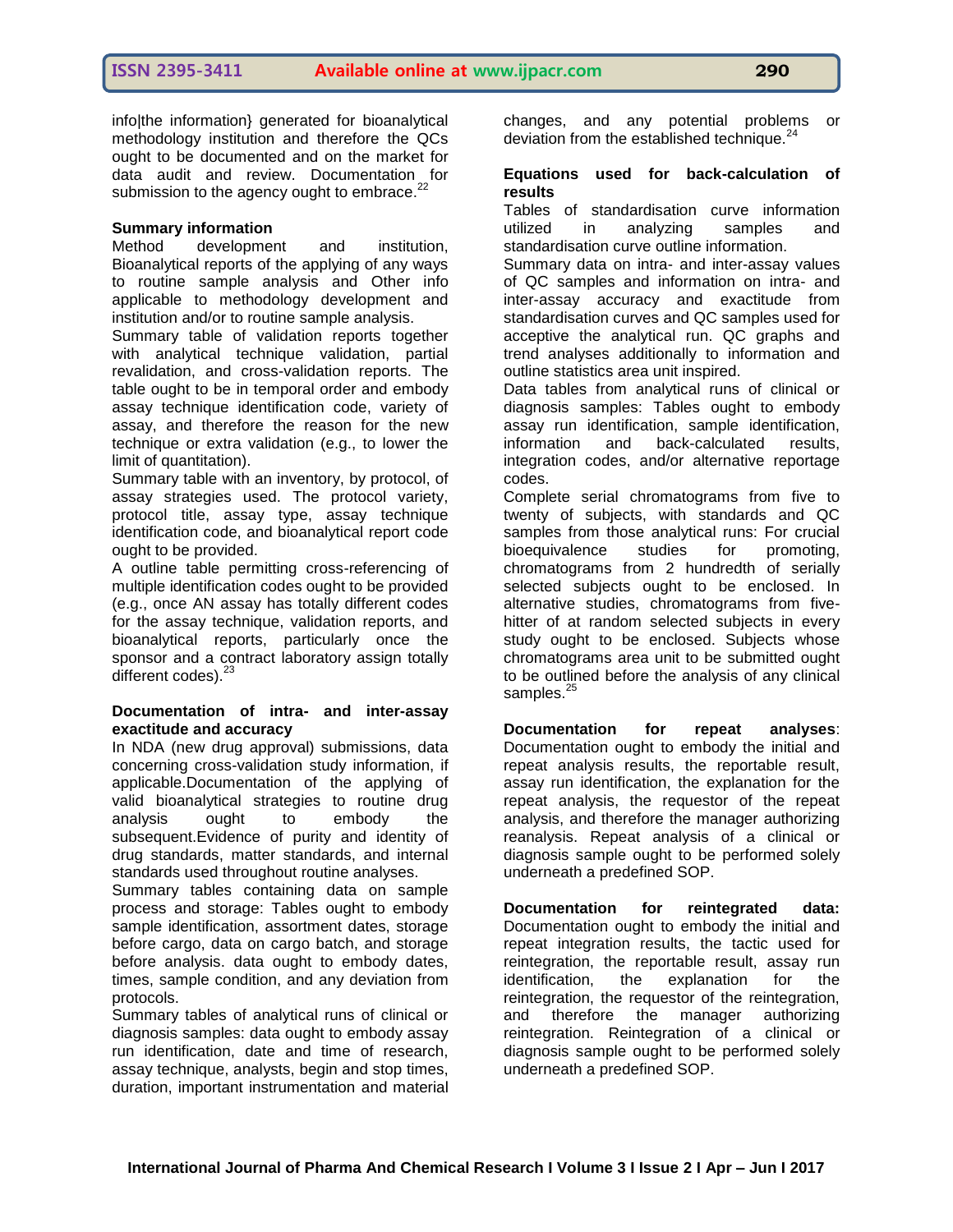## **OTHER data**

Other data applicable to each technique development and institution and/or to routine sample analysis might include: lists of abbreviations and any extra codes used, together with sample condition codes, integration codes, and reportage codes, reference lists and fair copies of any references.

## **SOPs or protocols cowl the subsequent areas:**

acceptance criteria for reportable values once all unknown samples area unit assayed in duplicate,sample code designations, together with clinical or diagnosis sample codes and bioassay sample code,assignment of clinical or diagnosis samples to assay batches,sample assortment, processing, and storage andrepeat analyses of samples, reintegration of samples.

## **APPLICATION OF VALID TECHNIQUE TO ROUTINE DRUG ANALYSIS**

Assays of all samples of AN analyte during a biological matrix ought to be completed at intervals the period of time that stability information area unit on the market. In general, biological samples may be analyzed with one determination while not duplicate or replicate analysis if the assay technique has acceptable variability as outlined by validation information.This is true for procedures wherever exactitude and accuracy variabilities habitually fall at intervals acceptable tolerance limits. For a troublesome procedure with a labile analyte wherever high exactitude and accuracy specifications is also troublesome to attain. duplicate or maybe triplicate analyses may be performed for a much better estimate of analyte. $^{26}$ 

The **following recommendations** ought to be noted in applying a bioanalytical technique to routine drug analysis.

A matrix-based customary curve ought to accommodates a minimum of six customary points, excluding blanks (either single or replicate), covering the complete vary.

Response function: usually, an equivalent curve fitting, weighting, and goodness of work determined throughout pre-study validation ought to be used for the quality curve at intervals the study. Response perform is set by applicable applied math tests supported the particular customary points throughout every run within the validation.

## **ACCEPTANCE CRITERIA FOR THE RUN**

The following acceptance criteria ought to be thought-about for acceptive the analytical run.

Standards and QC samples may be ready from a similar spiking stock answer, provided the answer stability and accuracy are verified. one supply of matrix might also be used, provided property has been verified.

Standard curve samples, blanks, QCs, and study samples may be organized as thoughtabout acceptable at intervals the run.<sup>27</sup>

Placement of standards and QC samples at intervals a run ought to be designed to find assay drift over the run.

Matrix-based normal standardisation samples: seventy fifth, or a minimum of six standards, once back-calculated (including ULOQ), ought to fall at intervals 15 August 1945, apart from LLOQ, once it ought to be 2 hundredth of the value. Values falling outside these limits may be discarded, provided they are doing not modification the established model.

Specific recommendation for technique validation ought to be provided for each the intra-day and intra-run experiment.<sup>28</sup>

## **CONCLUSION**

Bioanalysis and also the production of PK, toxicokinetic and metabolic knowledge play a elementary role in pharmaceutical analysis and development; thus, the info should be created to acceptable scientific standards. For this reason and also the have to be compelled to satisfy administrative body necessities, all bioanalytical ways ought to be properly valid and documented. the dearth of a transparent experimental and applied mathematics approach for the validation of bioanalytical ways has LED scientists to blame of the event of those ways to propose a sensible strategy to demonstrate and assess the dependability of chromatographical ways utilized in bioanalysis. The aim of this text is to supply straightforward to use approaches with an accurate scientific background to enhance the standard of the bioanalytical technique development and validation method. Despite the widespread availableness of various bioanalytical procedures for low-molecular weight drug candidates, substance binding assay remains of essential importance certainly bioanalytical applications in support of drug development like for protein, receptor, etc. this text provides a plan regarding that criteria bioanalysis supported bioassay ought to follow to succeed in for correct acceptance. Applications of bioanalytical technique in routine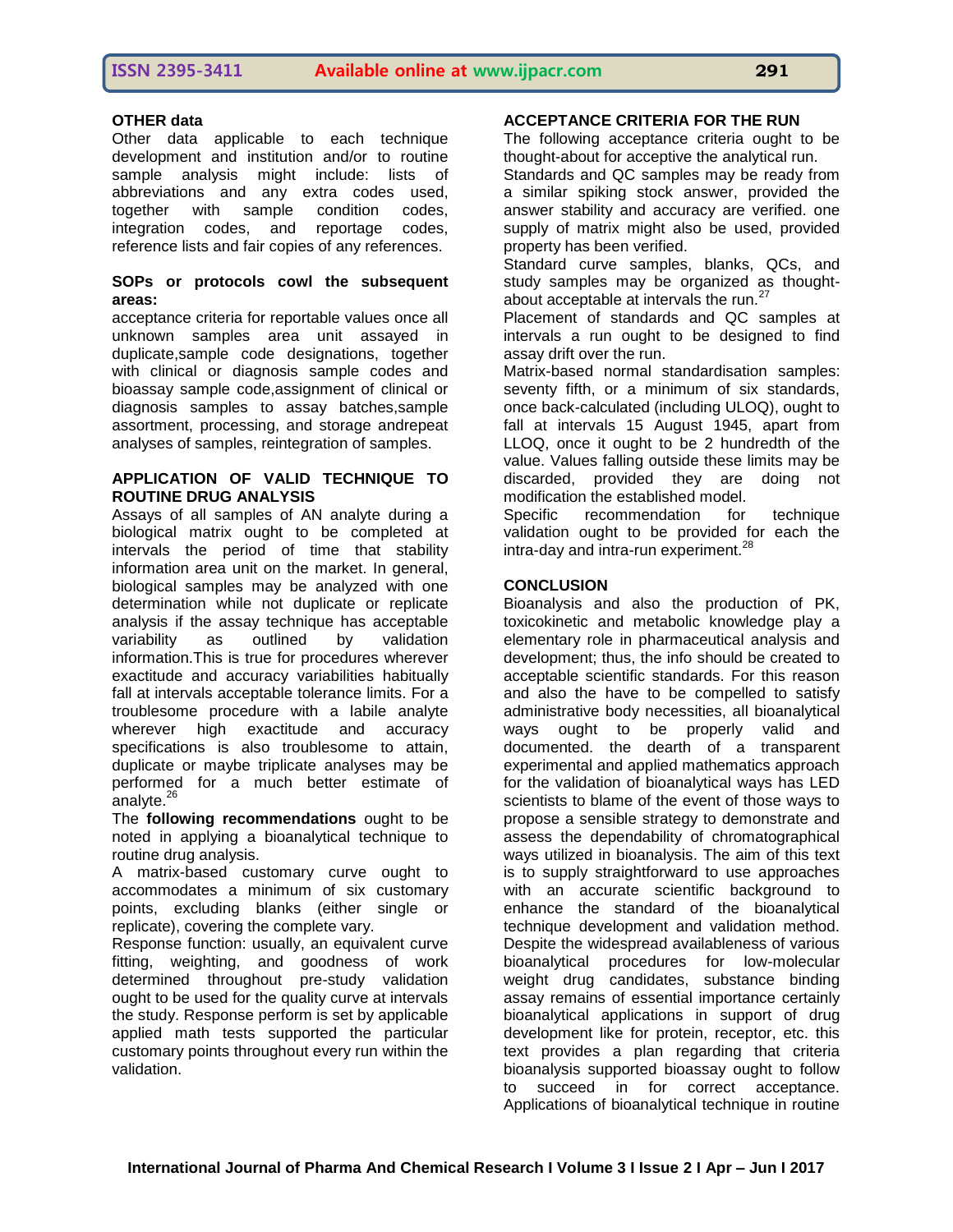## **ISSN 2395-3411 Available online at www.ijpacr.com 292**

drug analysis also are taken into thought during this article. These varied essential development and validation characteristics for bioanalytical methodology are mentioned with a read to up the quality and acceptance during this space of analysis.

#### **REFERENCES**

- 1. Thompson M, Ellison SLR, Wood R. Harmonised Guidelines for Single Laboratory Validation of Method of Analysis. Pure Appl Chem. 2008;74:835– 55.
- 2. Wood R. How to Validate Analytical Methods. Trends Analyt Chem. 2005;18:624–132.
- 3. Drug Information Branch (HFD-210) Center for Drug Evaluation and Research (CDER) 5600 Fishers Lane, Rockville, MD 20857 (Tel) 301-827-4573 Internet at http://www.fda.gov/cder/guidance/index.htm
- 4. McDowall RD. The Role of Laboratory Information Management Systems LIMS in Analytical Method Validation. Anal Chim Acta. 2007;54:149–58.
- 5. Communications Staff (HFV-12) Center for Veterinary Medicine (CVM) 7500 Standish Place, Rockville, MD 20855 (Tel) 301–594- 1755 Internet at http://www.fda.gov/cvm
- 6. Kallner A. Quality specification based on the uncertainty of measurement. Scand J Lab Invest. 2005;59:513–6.
- 7. Jhanf J, Chang CC, Fink DJ, Kroll MH. Evaluation of linearity in clinical Laboratory. Arch Pathol Lab Med. 2004;128:44–8.
- 8. Mark H. Application of improved procedure for testing linearity of analytical method to pharmaceutical analsysis. J Pharm Biomed Anal. 2003;33:7–20.
- 9. Ye C, Liu J, Ren F, Okafo N. Design of Experimental Date Analysis By JMP (SAS Institute) in Analytical Method Validation. J Pharm Biomed Anal. 2000;23:581–9.
- 10.Drug Information Branch (HFD-210) Center for Drug Evaluation and Research (CDER) 5600 Fishers Lane, Rockville, MD 20857 (Tel) 301-827-4573 Internet at http://www.fda.gov/cder/guidance/index.htm
- 11.Nowatzke W, Woolf E. Best Practices during Bioanalytical Method Validation for the Characterization of Assay Reagents and the Evaluation of Analyte Stability in Assay Standards, Quality Controls, and Study Samples. AAPS J. 2007;9:E117–22.
- 12.James CA, Breda M, Frigerio E. Bioanalytical method validation: A risk-

based approach. J Pharm Biomed Anal. 2004;35:887–9.

- 13.Communications Staff (HFV-12) Center for Veterinary Medicine (CVM) 7500 Standish Place, Rockville, MD 20855 (Tel) 301–594- 1755 Internet at http://www.fda.gov/cvm
- 14.Kelley M, DeSilva B. Key Elements of Bioanalytical Method Validation for Macromolecules. AAP J. 2007;9:E156–63.
- 15.Drug Information Branch (HFD-210) Center for Drug Evaluation and Research (CDER) 5600 Fishers Lane, Rockville, MD 20857 (Tel) 301-827-4573 Internet at http://www.fda.gov/cder/guidance/index.htm
- 16.Bmscheck T, Meyer H, Wellhrner HH. A High-performance liquid chromatographic assay for the measurement of azathioprine in human serum samples. J Chromatogr. 1996;212:287–94.
- 17.Drug Information Branch (HFD-210) Center for Drug Evaluation and Research (CDER) 5600 Fishers Lane, Rockville, MD 20857 (Tel) 301-827-4573 Internet at http://www.fda.gov/cder/guidance/index.htm
- 18.Compagnon P, Thiberville, Moore N, Thudlez C, Lacroix C. Simple highperformance liquid chromatographic method for the quantitation of 5-fluorouracil in human plasma. J Chromatogr.
- 19.Bressolle F, Bromet PM, Audran M. Validation of liquid chromatographic and gas chromatographic methods. Applications to pharmacokinetics. J. Chromatogr. 2000;686:3–10.
- 20.Hartmann C, Massart D, McDowall RD. An analysis of the Washington Conference Report on bioanalytical method validation. J Pharm Biomed Anal. 2005;12:1337–43.
- 21.Karnes HT, Shiu G, Shah VP. Validation of bioanalytical methods. Pharm Res. 2001;8:421–6.
- 22.Shah VP, Midha KK, Dighe S, McGilveray IJ, Skelly JP, Yacobi A, et al. Analytical methods validation: bioavailability, bioequivalence and pharmacokinetic studies. Conference report. Pharm Res. 2009;9:588–92.
- 23.Shah VP, Midha KK, Findlay JW, Hill HM, Hulse JD, McGilveray IJ, et al. Bioanalytical method validation-a revisit with a decade of progress. Pharm Res. 2000;17:1551–7.
- 24.Wieling J, Hendriks G, Tamminga WJ, Hempenius J, Mensink CK, Oosterhuis B, et al. Rational experimental design for bioanalytical methods validation. Illustration